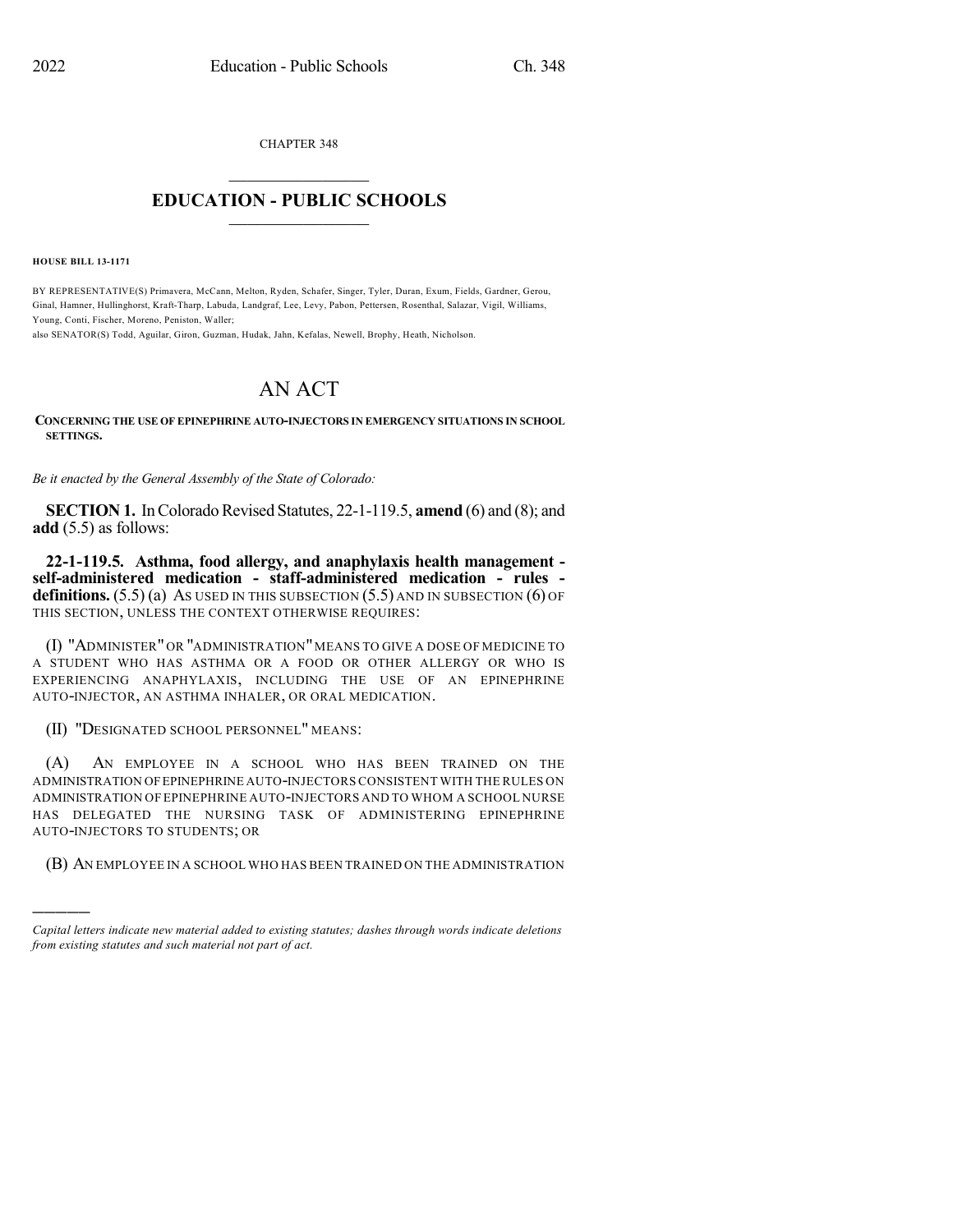OF EPINEPHRINE AUTO-INJECTORSCONSISTENT WITH THE RULES ON ADMINISTRATION OF EPINEPHRINE AUTO-INJECTORS AND TO WHOM A NURSE HAS DELEGATED THE NURSING TASK OF ADMINISTERING EPINEPHRINE AUTO-INJECTORS TO STUDENTS OR HAS BEEN TRAINED BY A MEDICAL PROFESSIONAL LICENSED UNDER ARTICLE 36 OR ARTICLE 38 OF TITLE 12, C.R.S., AND TO WHOM THE LICENSEE HAS DELEGATED THE ADMINISTRATION OF EPINEPHRINE AUTO-INJECTORS UNDER THE AUTHORITY OFTHAT PERSON'S LICENSE.

(III) "GOVERNING AUTHORITY OF A SCHOOL" MEANS A SCHOOL DISTRICT BOARD OFEDUCATION OF A PUBLIC SCHOOL,THE STATE CHARTER SCHOOL INSTITUTE FOR AN INSTITUTE CHARTER SCHOOL, OR THE GOVERNING BOARD OF A NONPUBLIC SCHOOL.

(IV) "PRESCRIPTION"MEANS ANY ORDER ISSUED IN WRITING, DATED AND SIGNED BY A PHYSICIAN LICENSED PURSUANT TO ARTICLE 36 OF TITLE 12, C.R.S., A PHYSICIAN ASSISTANT LICENSED IN ACCORDANCE WITH SECTION 12-36-107.4, C.R.S., OR AN ADVANCED PRACTICE NURSE WITH PRESCRIPTIVE AUTHORITY IN ACCORDANCE WITH SECTION 12-38-111.6, C.R.S.

(V) "SCHOOL" MEANS ANY PUBLIC OR NONPUBLIC SCHOOL.

(b) A GOVERNING AUTHORITY OF A SCHOOL MAY ADOPT AND IMPLEMENT A POLICY WHEREBY SCHOOLS UNDER ITS JURISDICTION MAY ACQUIRE AND MAINTAIN A STOCK SUPPLY OF EPINEPHRINE AUTO-INJECTORS.

(c) A GOVERNING AUTHORITY OF A SCHOOL MAY ADOPT A POLICY FOR SCHOOLS WITHIN ITS JURISDICTION TO AUTHORIZE THE SCHOOL NURSE OR OTHER DESIGNATED SCHOOL PERSONNEL TO ADMINISTER AN EPINEPHRINE AUTO-INJECTOR TO ANY STUDENT THAT THE SCHOOL NURSE OR DESIGNATED SCHOOL PERSONNEL IN GOOD FAITH BELIEVES IS EXPERIENCING ANAPHYLAXIS, IN ACCORDANCE WITH STANDING ORDERS AND PROTOCOLS FROM A LICENSED PHYSICIAN, PHYSICIAN ASSISTANT, OR ADVANCE PRACTICE NURSE WITH PRESCRIPTIVE AUTHORITY, REGARDLESS OF WHETHER THE STUDENT HAS A PRESCRIPTION FOR AN EPINEPHRINE AUTO-INJECTOR.

(d) A GOVERNING AUTHORITY OF A SCHOOL MAY ENTER INTO ARRANGEMENTS WITH MANUFACTURERS OF EPINEPHRINE AUTO-INJECTORS OR THIRD-PARTY SUPPLIERS OF EPINEPHRINE AUTO-INJECTORS TO OBTAIN EPINEPHRINE AUTO-INJECTORS AT FAIR-MARKET OR REDUCED PRICES OR FOR FREE.

(e) THE GOVERNING AUTHORITY OF A PUBLIC SCHOOL THAT DECIDES TO MAINTAIN A SUPPLY OF EPINEPHRINE AUTO-INJECTORS AS DESCRIBED IN THIS SUBSECTION (5.5) SHALL:

(I) IMPLEMENT A PLAN BASED ON THE RULES DEVELOPED PURSUANT TO SUBSECTION (8) OF THIS SECTION FOR THE MANAGEMENT OF STUDENTS WITH LIFE-THREATENING ALLERGIES ENROLLED IN SCHOOLS UNDER ITS JURISDICTION;AND

(II) MAKE SUCH PLAN AVAILABLE ON SUCH GOVERNING AUTHORITY'S WEB SITE OR THE WEB SITE OF EACH SCHOOL UNDER THE GOVERNING AUTHORITY'S JURISDICTION, OR IF SUCH WEB SITES DO NOT EXIST, MAKE SUCH PLAN AVAILABLE TO PARENTS AND OTHER INTERESTED PERSONS THROUGH OTHER PRACTICAL MEANS AS DETERMINED BY SUCH GOVERNING AUTHORITY.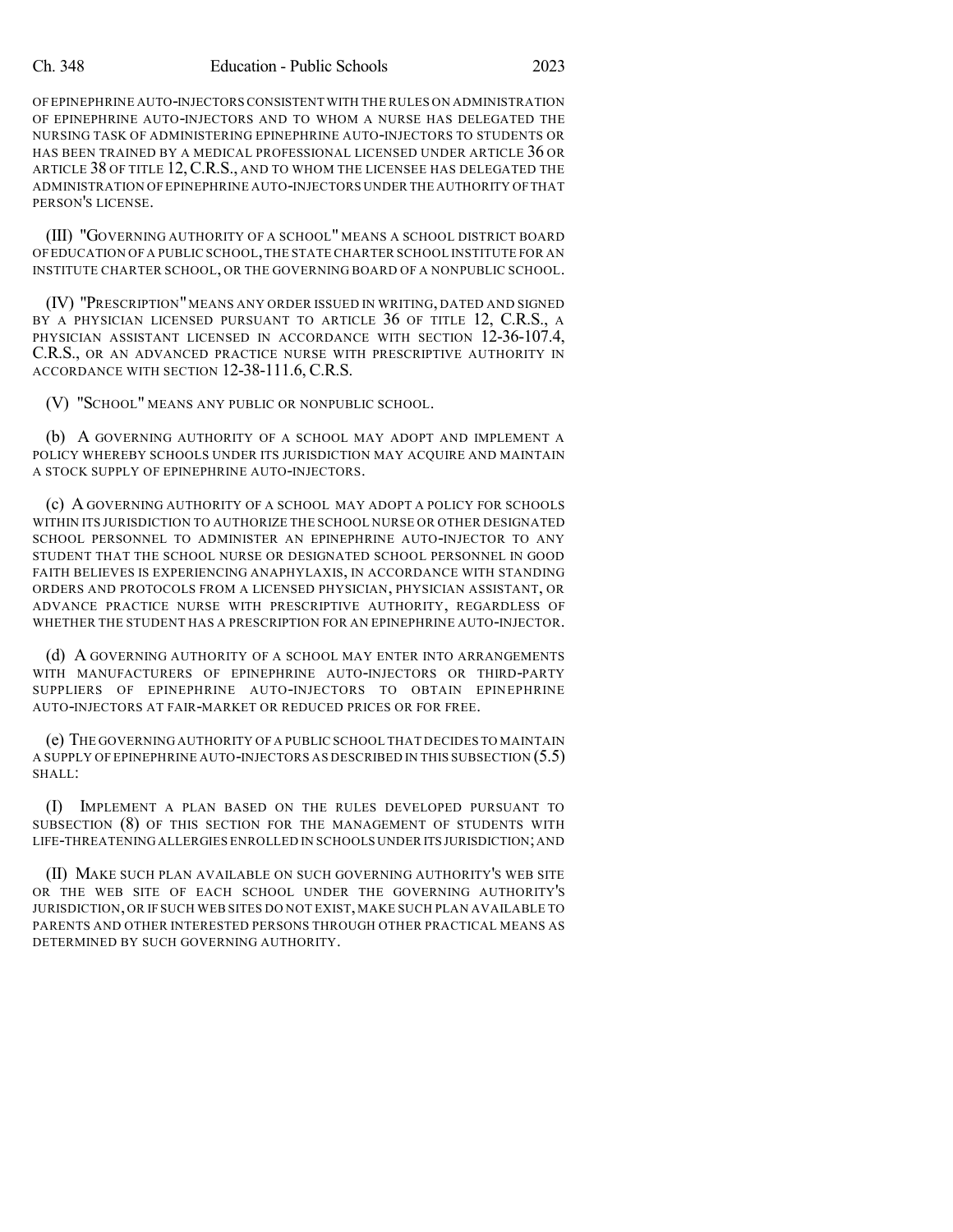(f) TO QUALIFY FOR THE PROTECTIONS IN SUBSECTION (6) OF THIS SECTION, THE GOVERNING AUTHORITY OF A NONPUBLIC SCHOOL THAT DECIDES TO MAINTAIN A SUPPLY OF EPINEPHRINE AUTO-INJECTORS AS DESCRIBED IN THIS SUBSECTION (5.5) MUST IMPLEMENT A PLAN BASED ON THE RULES ADOPTED BY THE STATE BOARD OF EDUCATION AS DESCRIBED IN SUBSECTION (8) OF THIS SECTION.

(g) THE DEPARTMENT OF EDUCATION SHALL DEVELOP AND PUBLISH AN ANNUAL REPORT COMPILING, SUMMARIZING, AND ANALYZING ALL INCIDENT REPORTS SUBMITTED TO THE DEPARTMENT PURSUANT TO PARAGRAPH (e) OF SUBSECTION (8) OF THIS SECTION.

(6) UNLESS THE DAMAGES WERE CAUSED BY WILLFUL OR WANTON CONDUCT OR DISREGARD OF THE CRITERIA OF AN APPROVED TREATMENT PLAN, if the provisions of this section are met, a school, school district, school district director, or school or school district employee or a volunteer not otherwise provided for under section 13-21-108, C.R.S., shall not be liable in a suit for damages as a result of an act or omission related to:

(a) A student's own use of the student's epinephrine auto-injector or any other medication contained in an approved treatment plan; unless the damages were caused by willful or wanton conduct or disregard of the criteria of the treatment plan. OR

(b) THE GOOD-FAITH ADMINISTRATION OF AN EPINEPHRINE AUTO-INJECTOR IN ACCORDANCE WITH A POLICY AND STANDING ORDERS AND PROTOCOLS ON THE ADMINISTRATION OF EPINEPHRINE AUTO-INJECTORS AS DESCRIBED IN PARAGRAPH (c) OF SUBSECTION (5.5) OF THIS SECTION AND PURSUANT TO A PLAN ADOPTED PURSUANT TO PARAGRAPH  $(e)$  OR  $(f)$  OF SUBSECTION  $(5.5)$  OF THIS SECTION.

(8) The state board of education, with assistance from the department of public health and environment, shall promulgate AND REVISE, AS NECESSARY, rules for treatment plans for the self-administration of medications MANAGEMENT OF STUDENTS WITH LIFE-THREATENING ALLERGIES pursuant to this section. THE STATE BOARD OF EDUCATION SHALL ADOPT RULES ON OR BEFORE DECEMBER 31, 2013, TO INCLUDE, BUT NOT BE LIMITED TO:

(a) EDUCATION AND TRAINING FOR SCHOOL NURSES AND DESIGNATED SCHOOL PERSONNEL ON THE MANAGEMENT OF STUDENTS WITH LIFE-THREATENING ALLERGIES, INCLUDING TRAINING RELATED TO THE ADMINISTRATION OF AN EPINEPHRINE AUTO-INJECTOR. IN DEVELOPING THE RULES ON EDUCATION AND TRAINING, THE STATE BOARD SHALL SOLICIT INPUT FROM AN ORGANIZATION THAT REPRESENTS SCHOOL NURSES.

(b) PROCEDURES FOR RESPONDING TO LIFE-THREATENING ALLERGIC REACTIONS;

(c) A PROCESS FOR THE DEVELOPMENT OF INDIVIDUALIZED HEALTH CARE AND ALLERGY ACTION PLANS FOR EVERY STUDENT WITH A KNOWN LIFE-THREATENING ALLERGY, INCLUDING THE SELF-ADMINISTRATION OF MEDICATIONS PURSUANT TO SUBSECTION (2) OF THIS SECTION;

(d) PROTOCOLS TO PREVENT EXPOSURE TO ALLERGENS;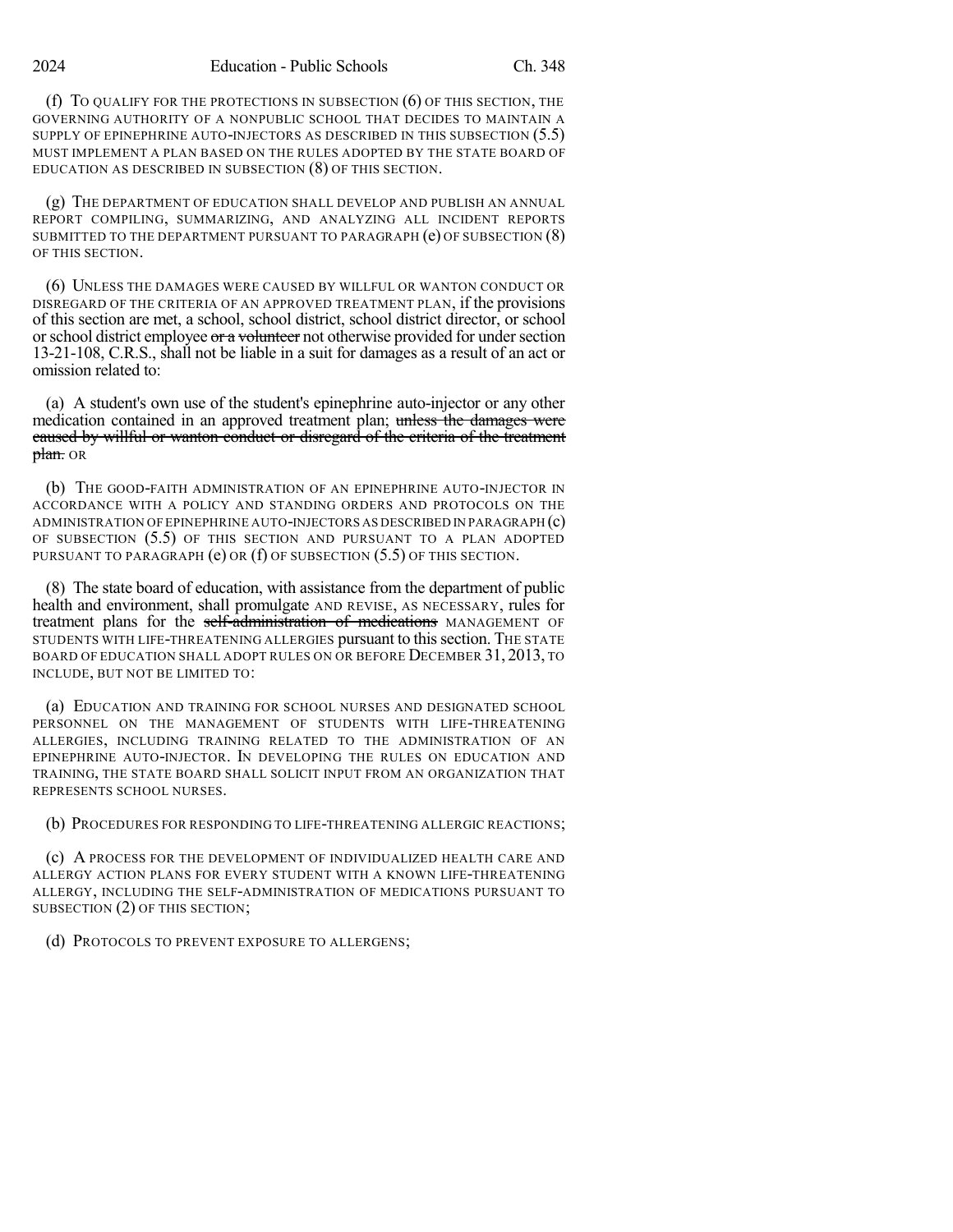(e) REQUIREMENTS FOR EACH SCHOOL TO SUBMIT, ON A FORM DEVELOPED BY THE DEPARTMENT OF EDUCATION, A REPORT OF EACH INCIDENT AT THE SCHOOL OR A RELATED-SCHOOL EVENT INVOLVING A SEVERE ALLERGIC REACTION OR THE ADMINISTRATION OF AN EPINEPHRINE AUTO-INJECTOR OR BOTH;

(f) REQUIREMENTS FOR SCHOOL NURSES IN SCHOOLS THAT HAVE ADOPTED A POLICY ALLOWING FOR THE ADMINISTRATION OF EPINEPHRINE AUTO-INJECTORS PURSUANT TO SUBSECTION (5.5) OF THIS SECTION TO REPORT TO THE DEPARTMENT WHETHER THE SCHOOL NURSE HAS TRAINED AND DESIGNATED ANY SCHOOL PERSONNEL TO ADMINISTER EPINEPHRINE AUTO-INJECTORS AND, IF SO,THE NUMBER OF EMPLOYEES IN THE SCHOOL OR SCHOOL DISTRICT THAT HAVE BEEN TRAINED AND DESIGNATED TO ADMINISTER EPINEPHRINE AUTO-INJECTORS.

(g) DETAILED STANDARDS FOR TRAINING PROGRAMS THAT MUST BE COMPLETED BY SCHOOL NURSES AND DESIGNATED SCHOOL PERSONNEL IN ORDER TO ADMINISTER AN EPINEPHRINE AUTO-INJECTOR IN ACCORDANCE WITH SUBSECTION (5.5) OF THIS SECTION. TRAINING MAY BE CONDUCTED ON-LINE AND, AT A MINIMUM, SHALL COVER:

(I) TECHNIQUES ON HOW TO RECOGNIZE SYMPTOMS OF SEVERE ALLERGIC REACTIONS, INCLUDING ANAPHYLAXIS;

(II) STANDARDS AND PROCEDURES FOR THE STORAGE AND ADMINISTRATION OF AN EPINEPHRINE AUTO-INJECTOR; AND

(III) EMERGENCY FOLLOW-UP PROCEDURES AFTER ADMINISTERING AN EPINEPHRINE AUTO-INJECTOR.

**SECTION 2.** In Colorado Revised Statutes, 12-36-117, **add** (1.8) as follows:

**12-36-117. Unprofessional conduct.** (1.8) ALICENSEE SHALL NOT BE SUBJECT TO DISCIPLINARY ACTION BY THE BOARD FOR ISSUING STANDING ORDERS AND PROTOCOLS REGARDING THE USE OF EPINEPHRINE AUTO-INJECTORS IN A PUBLIC OR NONPUBLIC SCHOOL IN ACCORDANCE WITH THE REQUIREMENTS OF SECTION 22-1-119.5, C.R.S., OR FOR THE ACTIONS TAKEN BY A SCHOOL NURSE OR BY ANY DESIGNATED SCHOOL PERSONNEL WHO ADMINISTER EPINEPHRINE AUTO-INJECTORS IN ACCORDANCE WITH THE REQUIREMENTS OF SECTION 22-1-119.5, C.R.S.

**SECTION 3.** In Colorado Revised Statutes, 12-38-125, **add** (1) (n) as follows:

**12-38-125. Exclusions.** (1) No provision of this article shall be construed to prohibit:

(n) (I) THE ADMINISTRATION OF EPINEPHRINE AUTO-INJECTORS BY A LICENSEE IN A PUBLIC SCHOOL OR NONPUBLIC SCHOOL PURSUANT TO A POLICY ADOPTED IN ACCORDANCE WITH SECTION 22-1-119.5, C.R.S.;

(II) THE ISSUANCE BY AN ADVANCED PRACTICE NURSE WITH PRESCRIPTIVE AUTHORITY OF STANDING ORDERS AND PROTOCOLS FOR THE USE OF EPINEPHRINE AUTO-INJECTORS FOR EMERGENCY USE IN A PUBLIC SCHOOL OR NONPUBLIC SCHOOL PURSUANT TO A POLICY ADOPTED IN ACCORDANCE WITH SECTION 22-1-119.5,